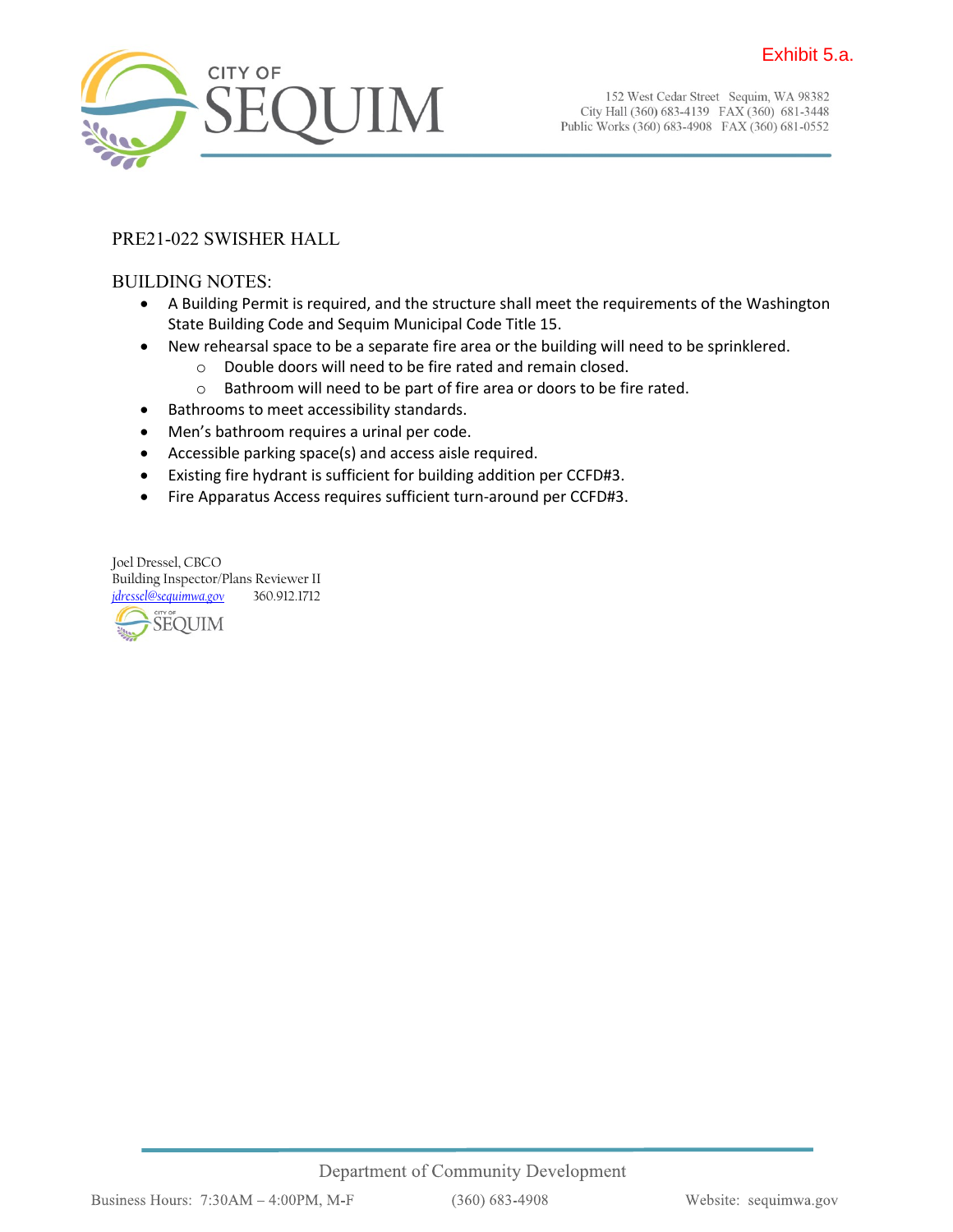

152 West Cedar Street Sequim, WA 98382 City Hall (360) 683-4139 FAX (360) 681-3448 Public Works (360) 683-4908 FAX (360) 681-0552

# **MEMORANDUM**

DATE: April 5, 2022 TO: Tim Woolett, Senior Planner THRU: Don Ctibor, City Engineer, P.E. FROM: Shawnie Peters, Development Engineer **SUBJECT: CONDITIONAL USE PERMIT REVIEW BY PUBLIC WORKS SWISHER HALL ADDITION CUP 22-001**

Attn Tim:

Enclosed you will find the Public Works and Engineering comments regarding the above reference application. The following Public Works conditions must be satisfactorily addressed prior to the Site Construction Permit Approval, unless otherwise waived or modified by the Public Works Director and City Engineer.

## **1. Internal driveway and parking area Improvements**

Per SMC18.60.030, the access to the proposed facility shall have safe vehicular and pedestrian access. This will be achieved though improvements to the driveway, parking and pedestrian access. Pedestrian access must be provided from the end of the Albert Haller Play Fields to the facility. Sidewalks shall extend around the perimeter building from the parking to the new double doors on the north side of the building for safe pedestrian access. The new parking area must be paved, with curb gutter and sidewalk.

*SMC 18.60.030 Review criteria for Conditional Uses In addition to the requirements prescribed herein below, conditional uses shall not be* 

*recommended or granted unless all of the following findings are made in the affirmative: A. The proposal will not materially endanger the public health, safety, or general welfare, or generate undesirable impacts beyond the property boundaries.*

# Department of Public Works

Business Hours:  $7:30AM - 4:00PM$ , M-F

 $(360)$  683-4908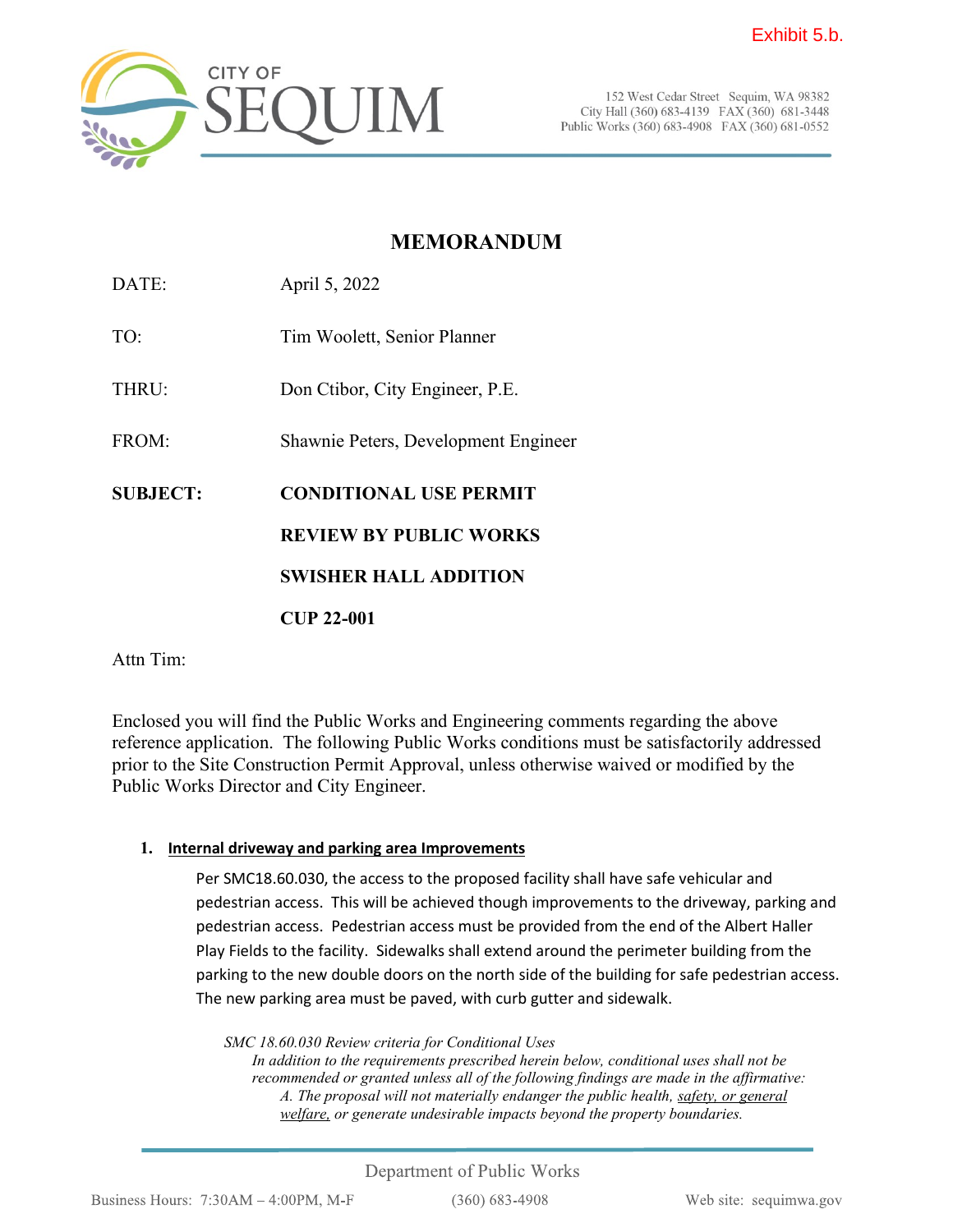*B. The proposal will not substantially impact the reasonable use and enjoyment of surrounding properties.* 

*C. The proposal is consistent with the overall goals and objectives of the comprehensive plan and any applicable subarea plans.*

*D. The cumulative effect of approving this and similar proposals will not cause an erosion of the purpose and intent of the comprehensive plan. E. The character of the use is in harmony with the surrounding area, the applicant has demonstrated that the conditional use, with any proposed mitigations, will have no more impacts off-site than other uses which are permitted within the zoning district. F. The proposed development meets all applicable noise, odor, lighting and buffer standards for the zone in which it is proposing to locate. (Ord. 97-019 § 4, Exh. B)* 

#### **2. Parking/Driveway Requirements**

- For circular driveway with planter in middle, please refer to Fire District 3 comments for minimum and maximum radiuses.
- The requirement for this project will be for the provision of the minimum ADA parking required adjacent the building and an ADA sidewalk connection of the new ADA parking to the facility.
- **3. Clallam Transit Considerations**: Bus Stop, Bus Turnouts, Dial-A-Ride Service:
	- a. Please coordinate with Transit services.

#### **4. Utilities:**

a. Sewer and Water shall be brought up to current standards for the given usage, change in use, additional toilets, and proposed additions and new structures.

#### **5. Water:**

- a. Existing water meter and line may be used for additional bathroom fixtures.
- b. If fire sprinklers are required, a fire water line from the Guy Cole Center across Bell Creek to the proposed building shall be constructed.

#### **6. Sewer:**

a. Proposal shows remodel of the existing bathroom and creation of an additional bathroom. The septic is served by a 2" lateral with a grinder pump. Provide a hydraulic analysis showing the 2" lateral and existing grinder pump can adequately support the expected load from the proposed addition.

#### **7. Stormwater:**

Improvements shall comply with the provisions of the 2012 Stormwater Management Manual for Western Washington, 2014 edition.

*a.* Site redevelopment including roof area, driveway and parking, if over 5,000sf of new hard surface area triggers Minimum Requirements #1-9, including and Engineered Stormwater drainage plans, prepared consistent with the requirements of SMC Title 13; complying with the 2012 Stormwater Management Manual of Western Washington, updated 2014. SMC Table 17.12.020(A).

#### **8. A Traffic Impact Analysis** (TIA)

a. A TIA will not be required for this project.

#### Department of Public Works

 $(360) 683 - 4908$